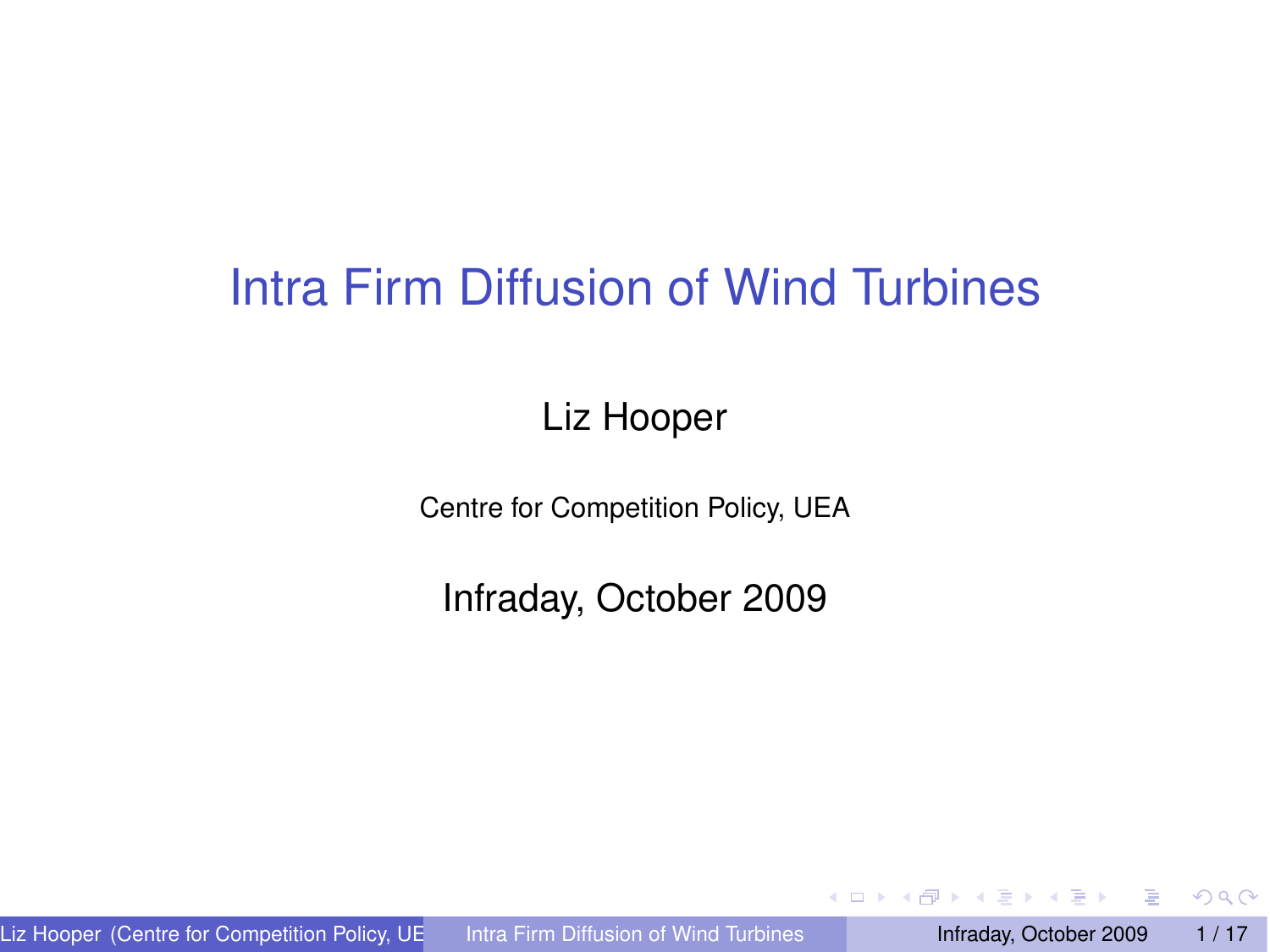# **Outline**

#### **[Motivation](#page-2-0)**

- **•** [Transition to a low carbon economy demands technological](#page-2-0) [change](#page-2-0)
- [We don't know much about how complex process technologies](#page-4-0) [diffuse within firms](#page-4-0)

#### [Patterns of diffusion of wind turbines](#page-6-0)

- [The big picture](#page-6-0)
- [Inter firm adoption path](#page-7-0)
- [Comparison with other technologies](#page-8-0)
- [Intra firm diffusion of wind turbines](#page-9-0)

#### [Econometric analysis of intra firm diffusion](#page-11-0)

- [Data](#page-11-0)
- [The model](#page-12-0)
- **•** [Results](#page-13-0)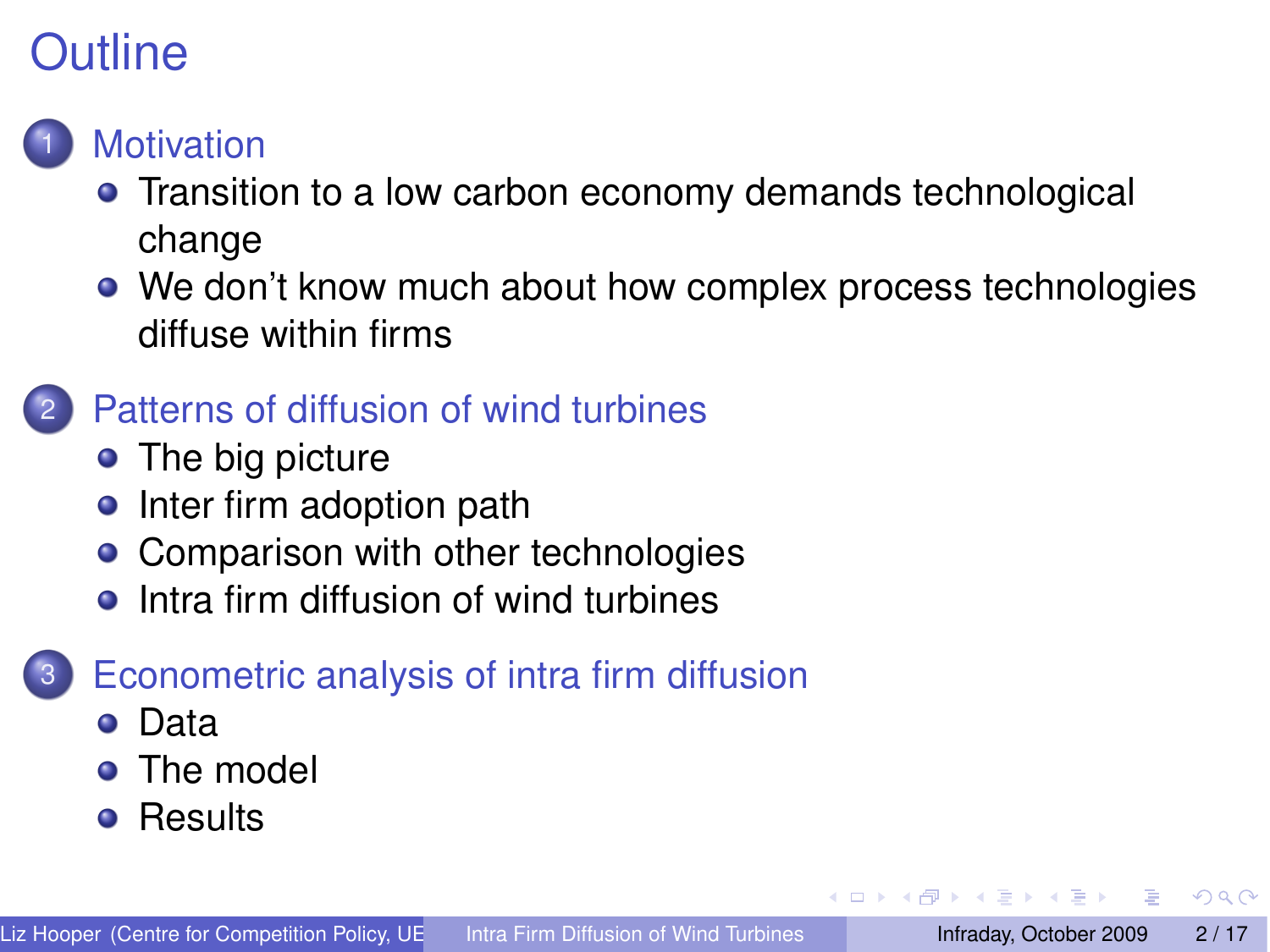Utilities plan to make large investments in generation capacity (PwC 2009)

- $\bullet$  Risk of supply gap in EU
	- $\blacktriangleright$  Low investment in generation capacity
	- $\triangleright$  Rising demand
	- ▶ Scheduled retirement (DE Nuclear Phase Out, LPD)
- Which technologies will utilities invest in?

<span id="page-2-0"></span> $\Omega$ 

**ARANES**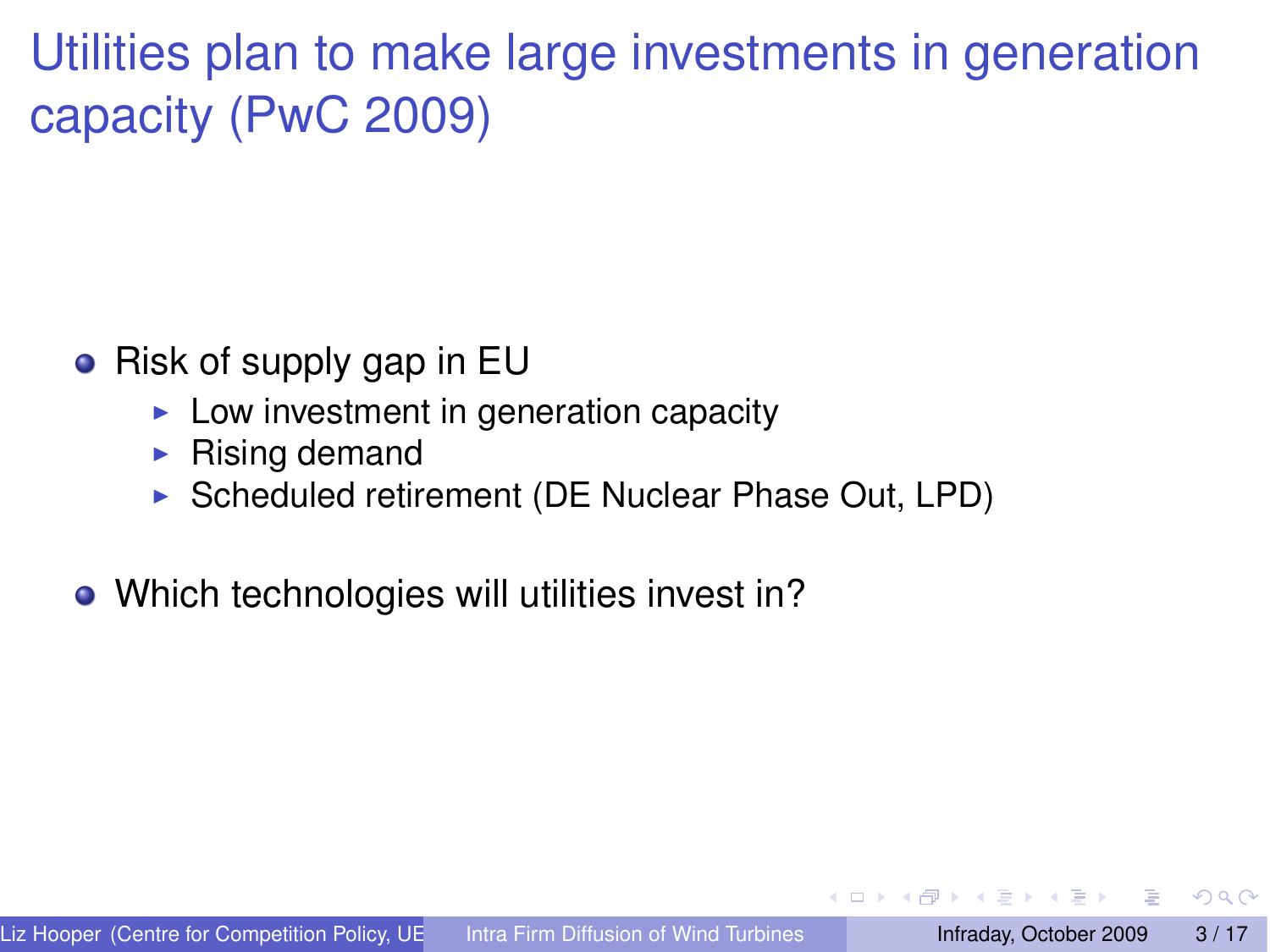## Objectives of the research

- Map the characteristics of leading generating companies onto a particular intensity of use of wind turbines - explore characteristics likely to be associated with intensive use
- Generate a detailed picture of the diffusion of wind turbines by firm rather than by country - firms make the investments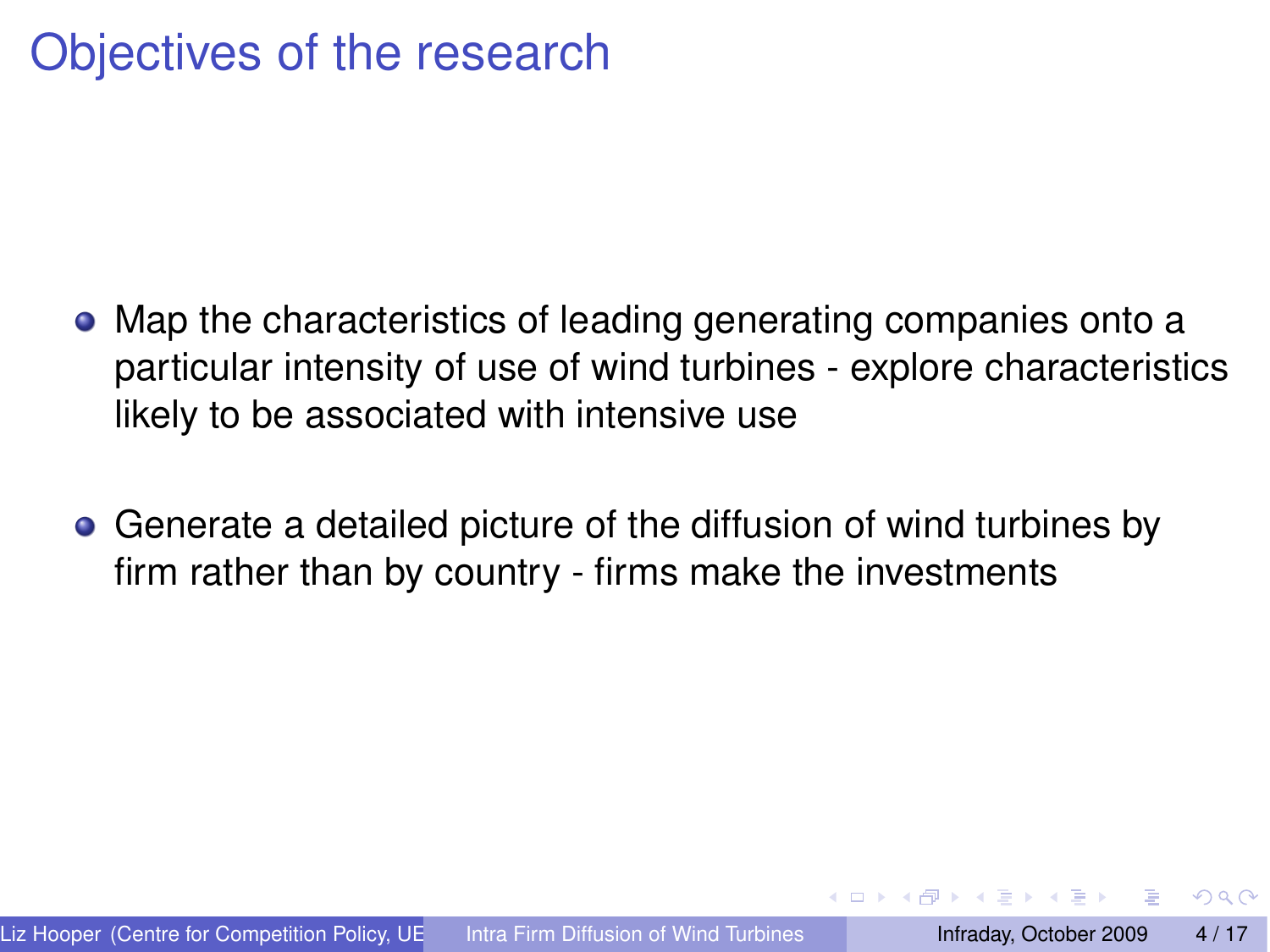## Defining diffusion

- Overall diffusion is the product of inter firm diffusion and intra firm diffusion
- A firm becomes an adopter the year they first report producing power from wind
- Inter firm diffusion is the proportion of firms that have adopted the technology
- Intra firm diffusion is the proportion of wind in a firm's total capacity

<span id="page-4-0"></span> $\Omega$ 

イロメン 河 メラモ メラメ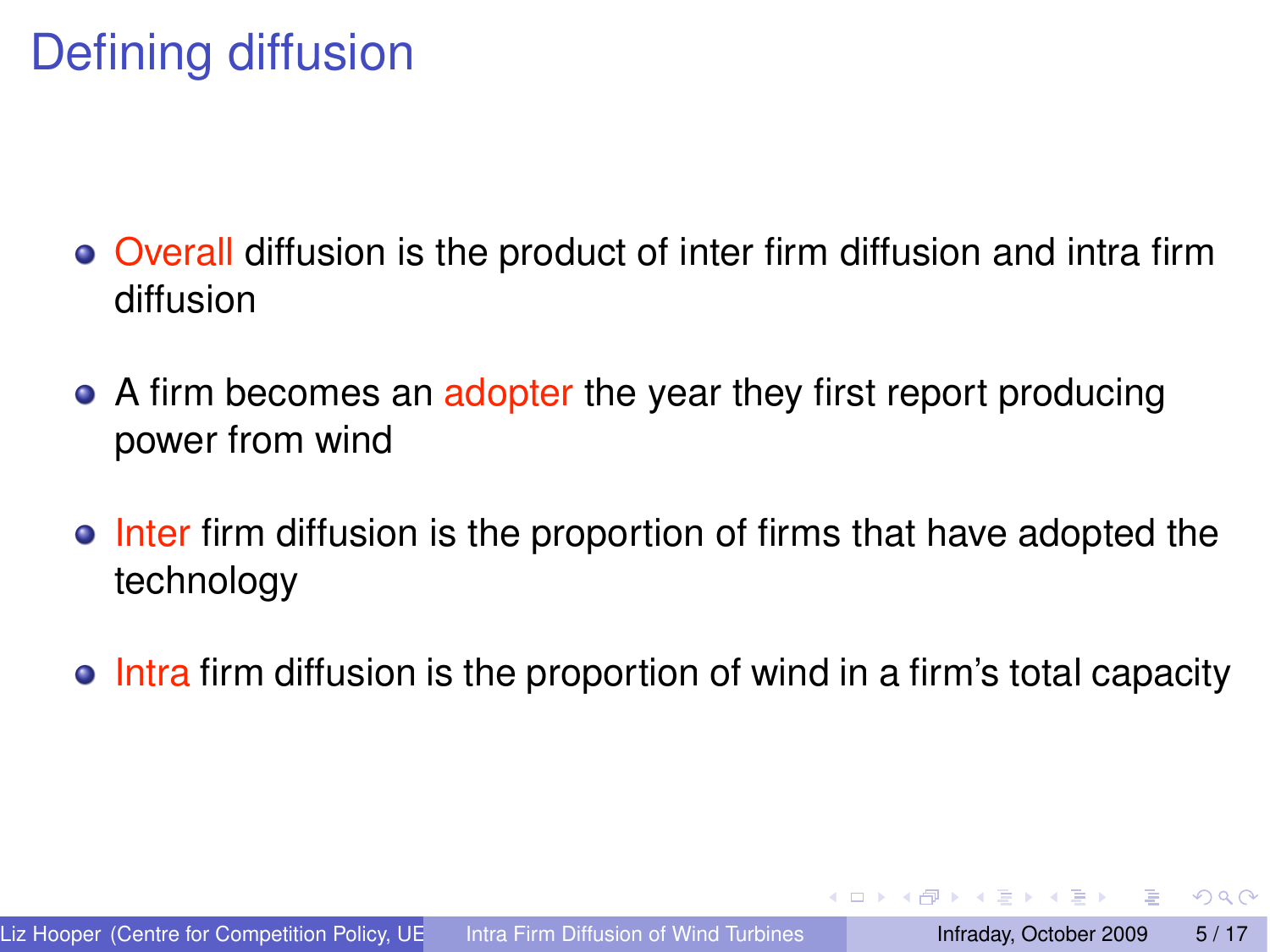## The speed of inter firm diffusion varies widely, but what of intra firm diffusion?

- Some firms adopt the new technology early, while others wait a considerable number of years
	- ► Spread of knowledge epidemic analogy (Mansfield 1963)
- $\triangleright$  Expected profitability (Davies 1979) cost reductions, firm heterogeneity
- **In** Is technology transfer *within* firms influenced by the same factors?
	- ! Stylised facts of intra firm diffusion (Battisti & Stoneman 2003)
		- Time path of adoption within firms similar to between firms
		- Firms follow different intensification paths
		- Different technologies exhibit different paths
- The literature is ambiguous

 $\Omega$ 

 $\mathcal{A}$   $\overline{\mathcal{B}}$   $\rightarrow$   $\mathcal{A}$   $\overline{\mathcal{B}}$   $\rightarrow$   $\mathcal{A}$   $\overline{\mathcal{B}}$   $\rightarrow$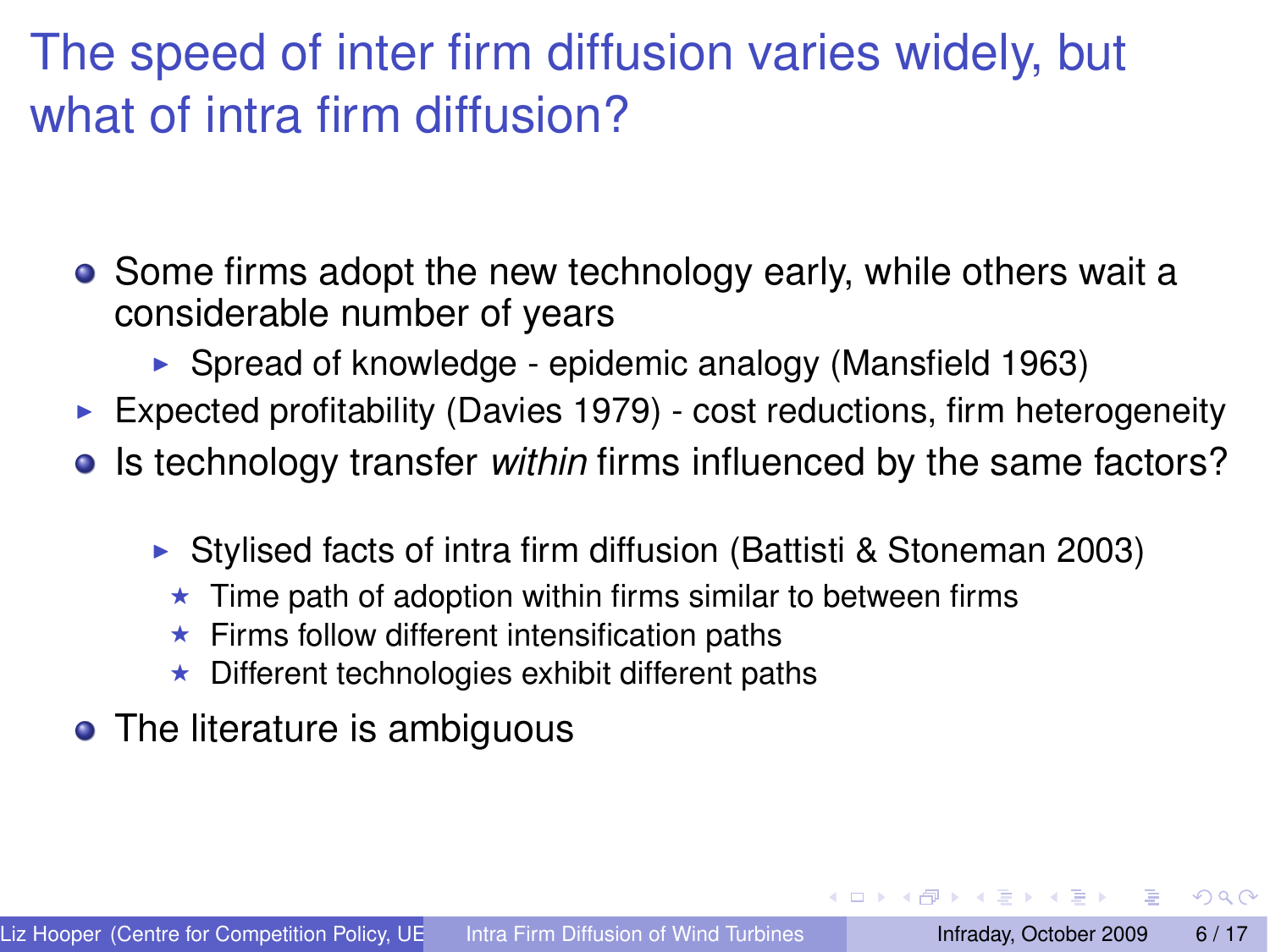# Overall diffusion of wind turbines in 2005 is very low. Source: OECD



 $(0,1)$   $(0,1)$   $(0,1)$   $(1,1)$   $(1,1)$   $(1,1)$   $(1,1)$   $(1,1)$   $(1,1)$   $(1,1)$   $(1,1)$   $(1,1)$   $(1,1)$   $(1,1)$   $(1,1)$   $(1,1)$   $(1,1)$   $(1,1)$   $(1,1)$   $(1,1)$   $(1,1)$   $(1,1)$   $(1,1)$   $(1,1)$   $(1,1)$   $(1,1)$   $(1,1)$   $(1,1$ 

<span id="page-6-0"></span>E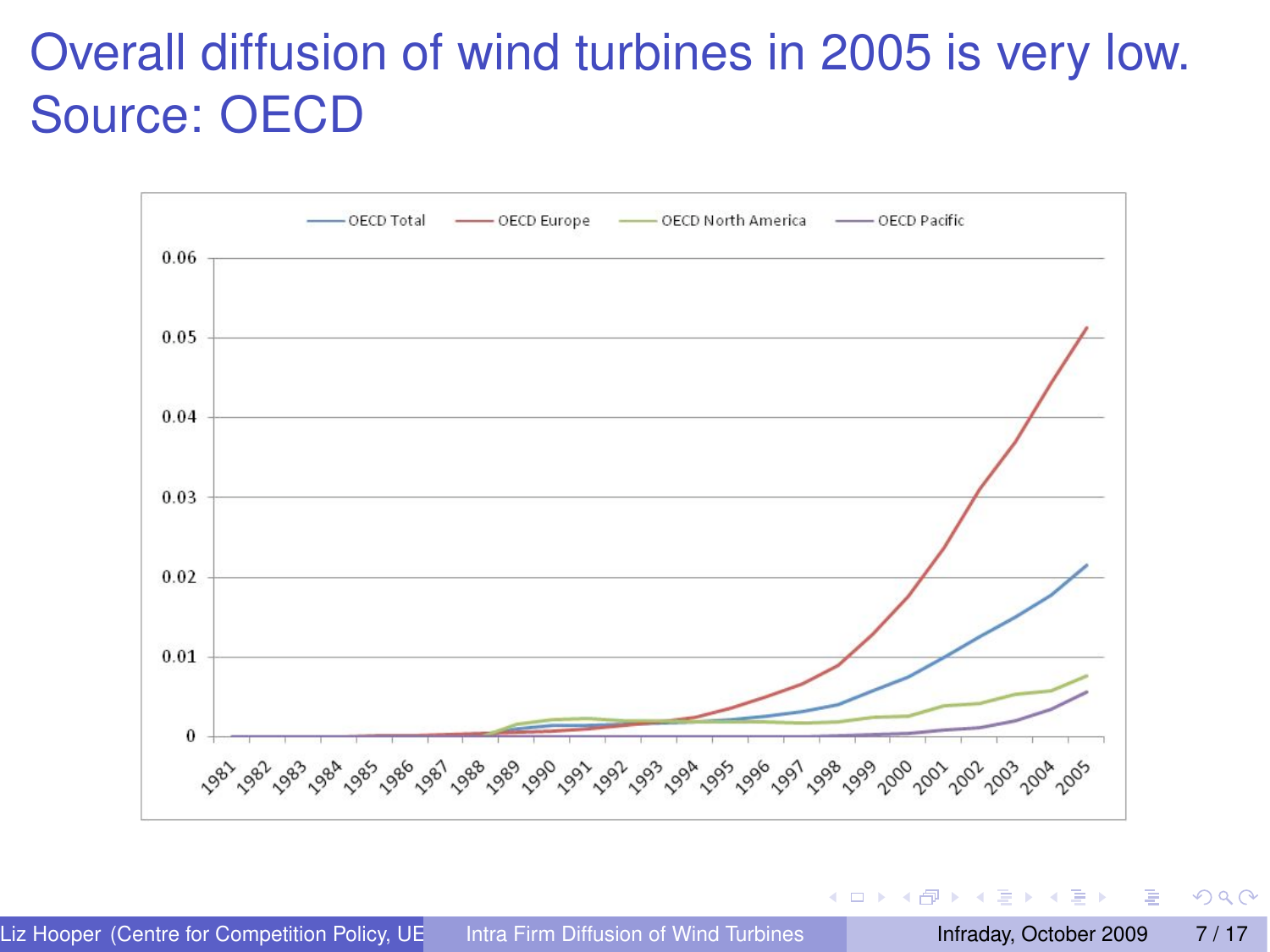# Around 50% of firms had adopted after 20 years; 70% by 26 years



<span id="page-7-0"></span> $\Omega$ 

 $\leftarrow$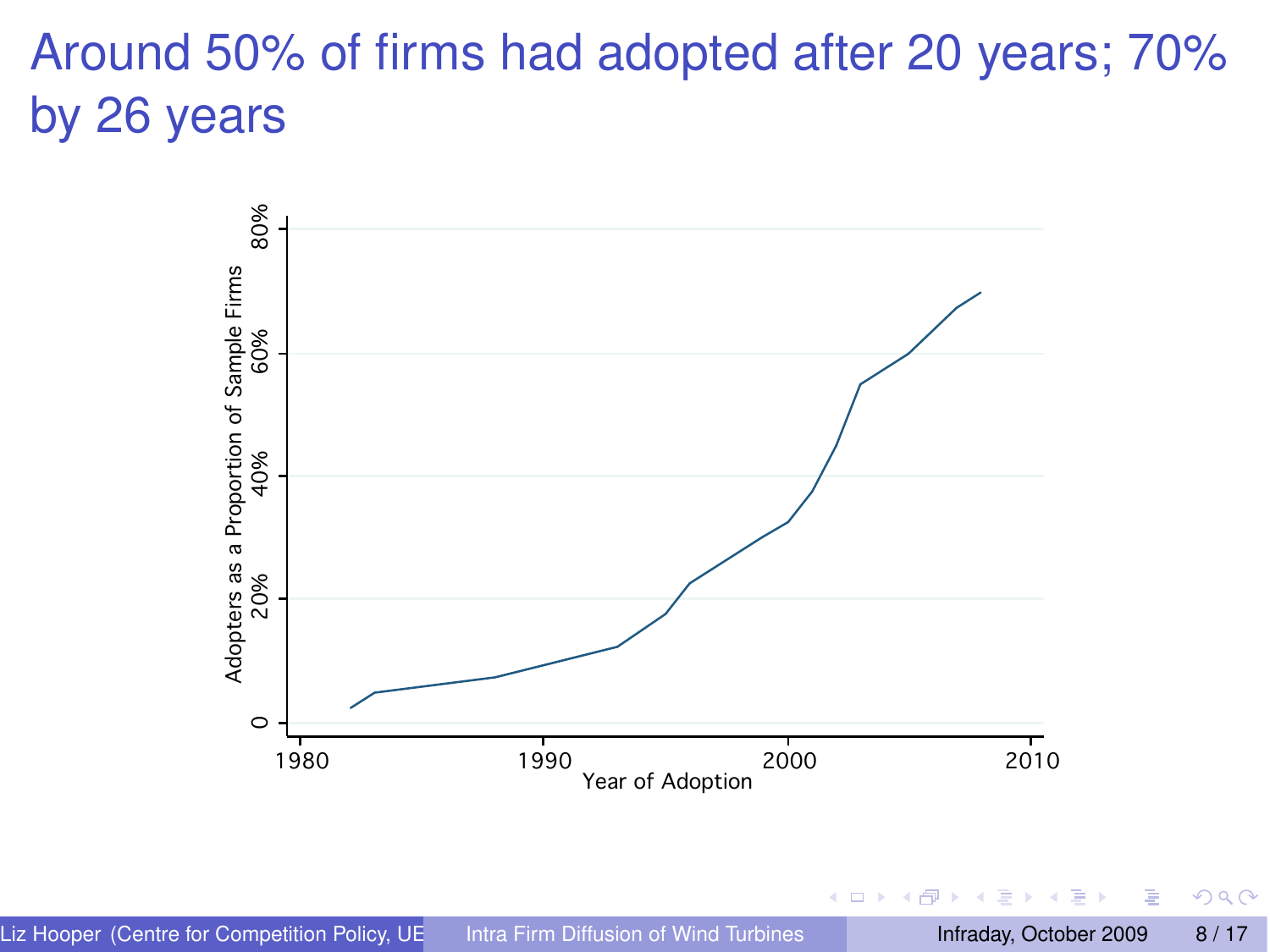## How does 50% in 20 years compare with other technologies?

Time to reach 50% (Mansfield 1989)

- 12 years Industrial robots
- 9 years Diesel locomotives
- 15 years By-product coke oven

22 years for Computer Numerically Controlled Tools to get to 83% (Battisti & Stoneman 2003)

Inter firm adoption of wind turbines is slow relative to comparators

<span id="page-8-0"></span> $\Omega$ 

**SACTO STATE IN**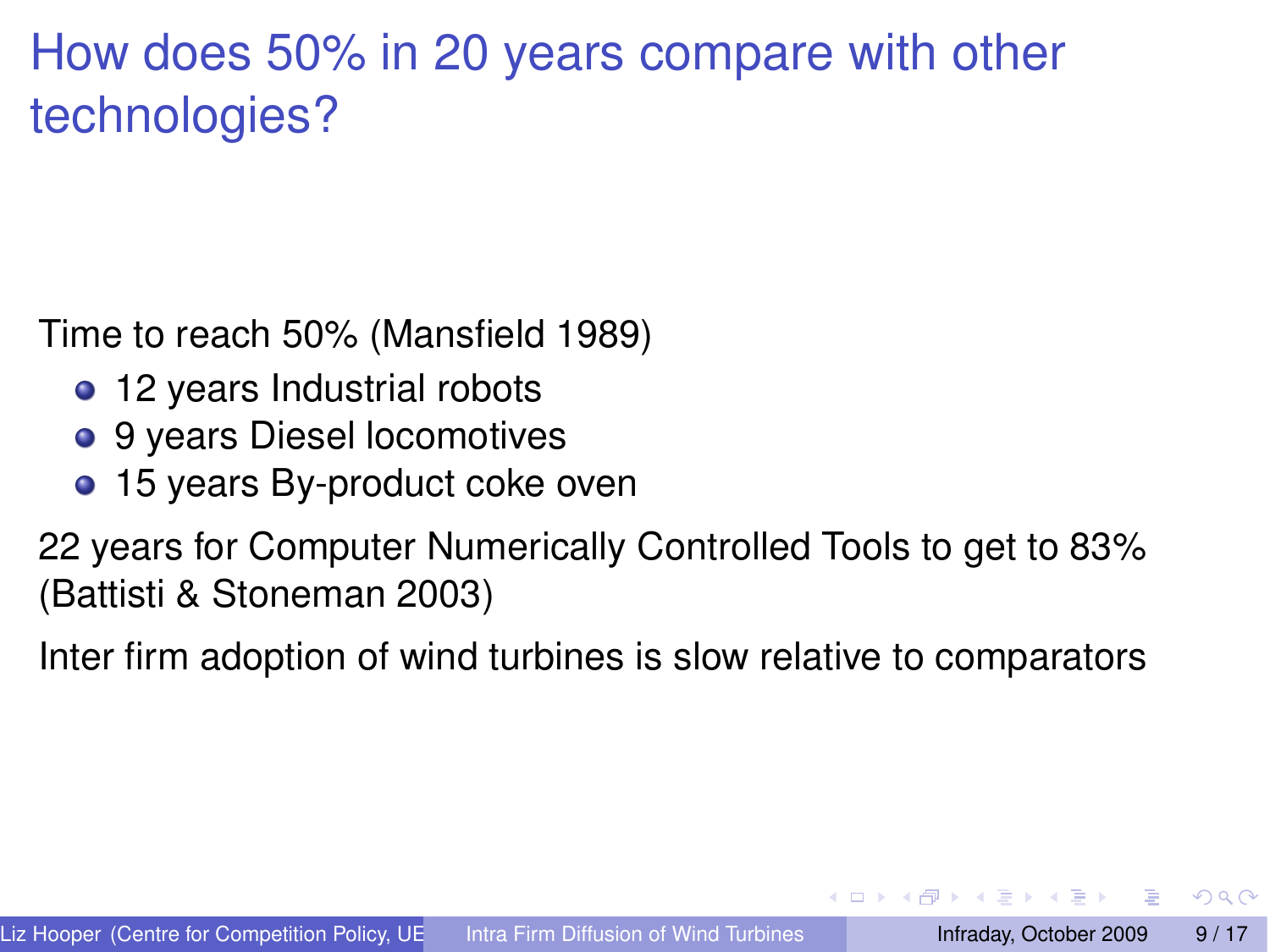On average wind accounts for 5% of firm's capacity mix 26 years after first firm adopted...

<span id="page-9-0"></span>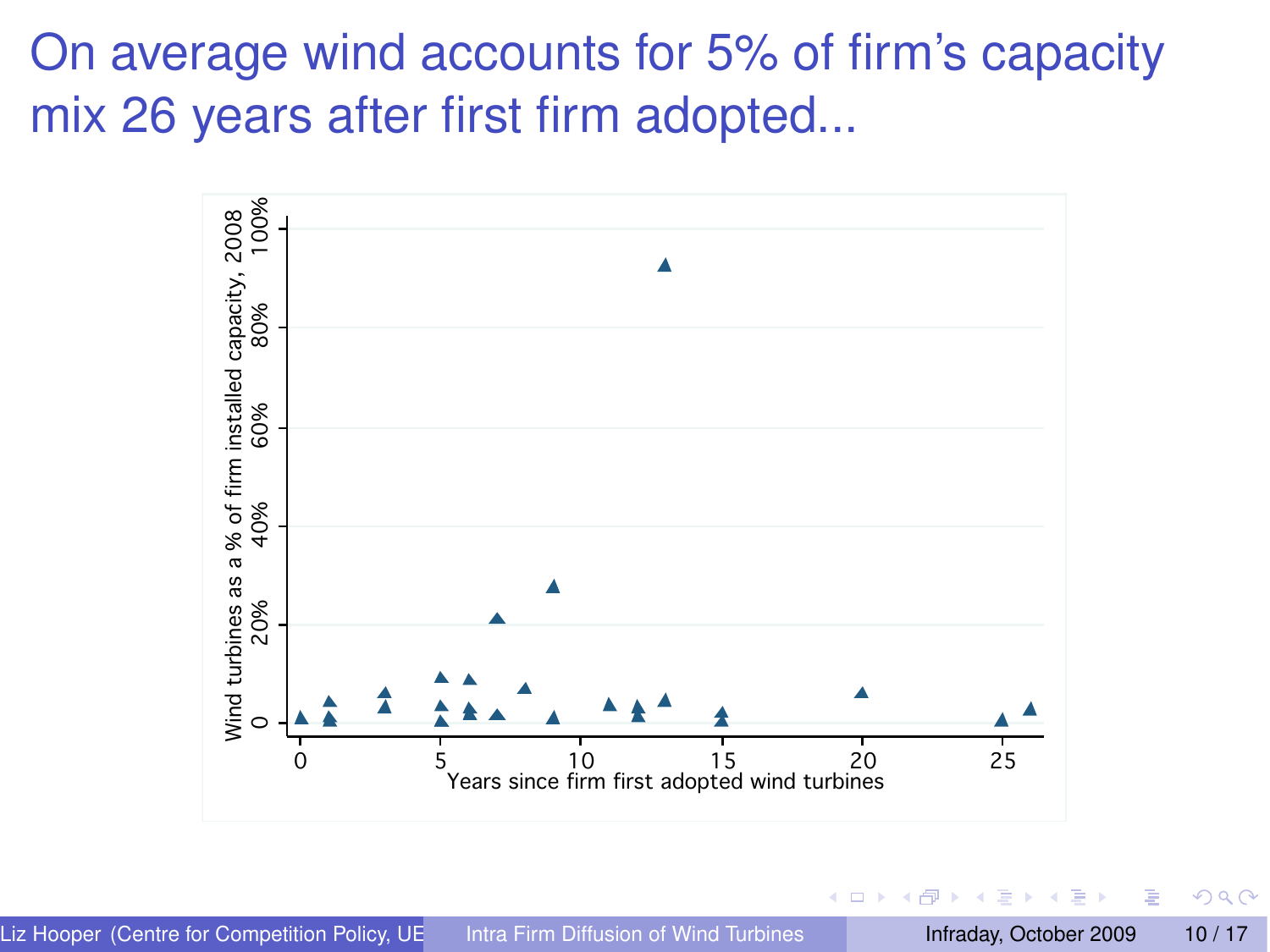Focussing on technology transfer within the firm. No clear relationship between the size of firm's wind capacity & years experience



÷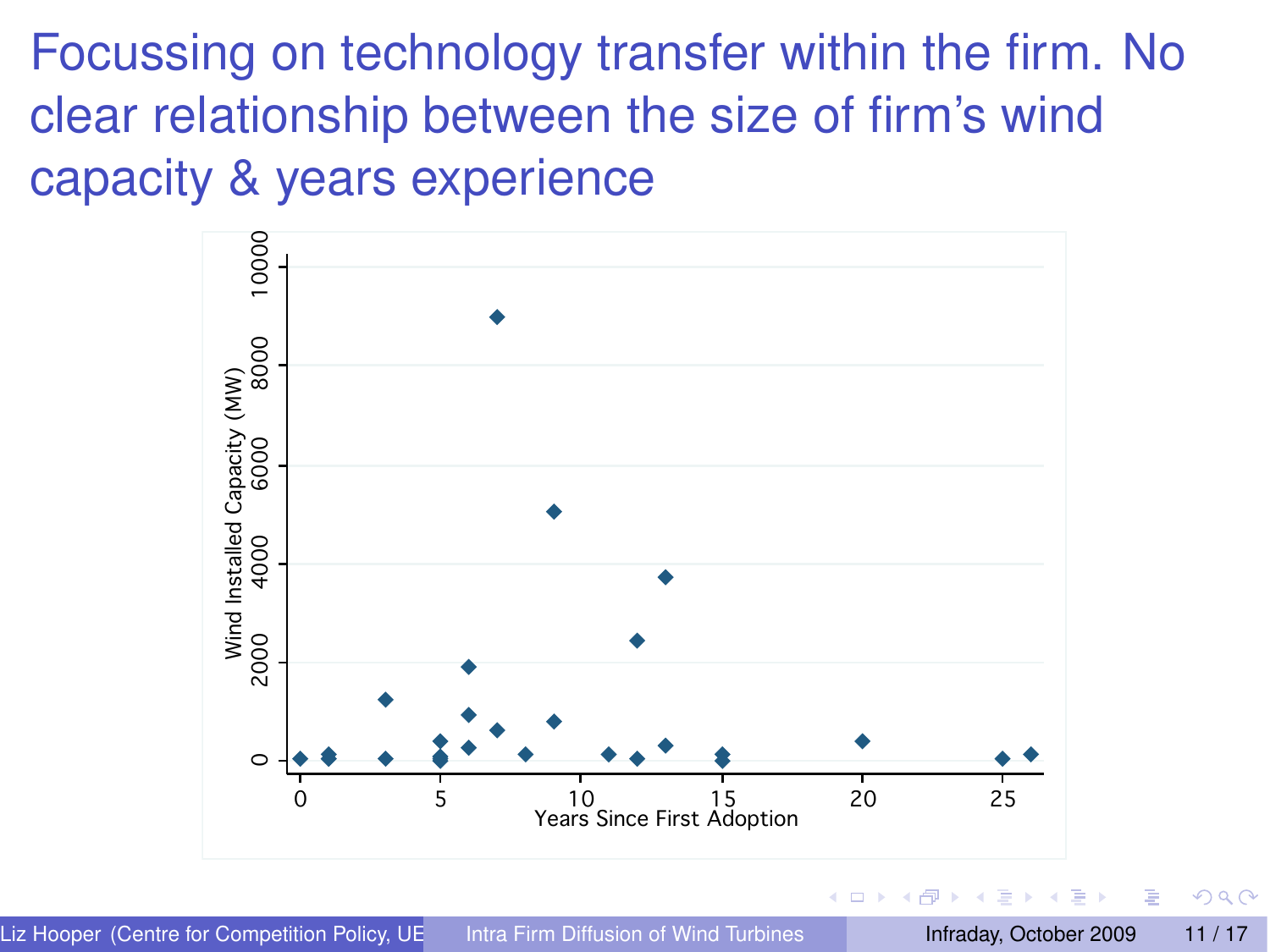## A small number of firms dominate the industry at the EU level

- The sample
	- $\blacktriangleright$  Leading firms among 5 largest gencos in home member state
	- $\blacktriangleright$  N = 40
- An adopter is a sample firm that has reported producing power from wind since first firm in sample did so(2002)
- Cross section for 2008, collected from firm annual reports, websites and correspondence

<span id="page-11-0"></span> $\Omega$ 

**A BA A BA**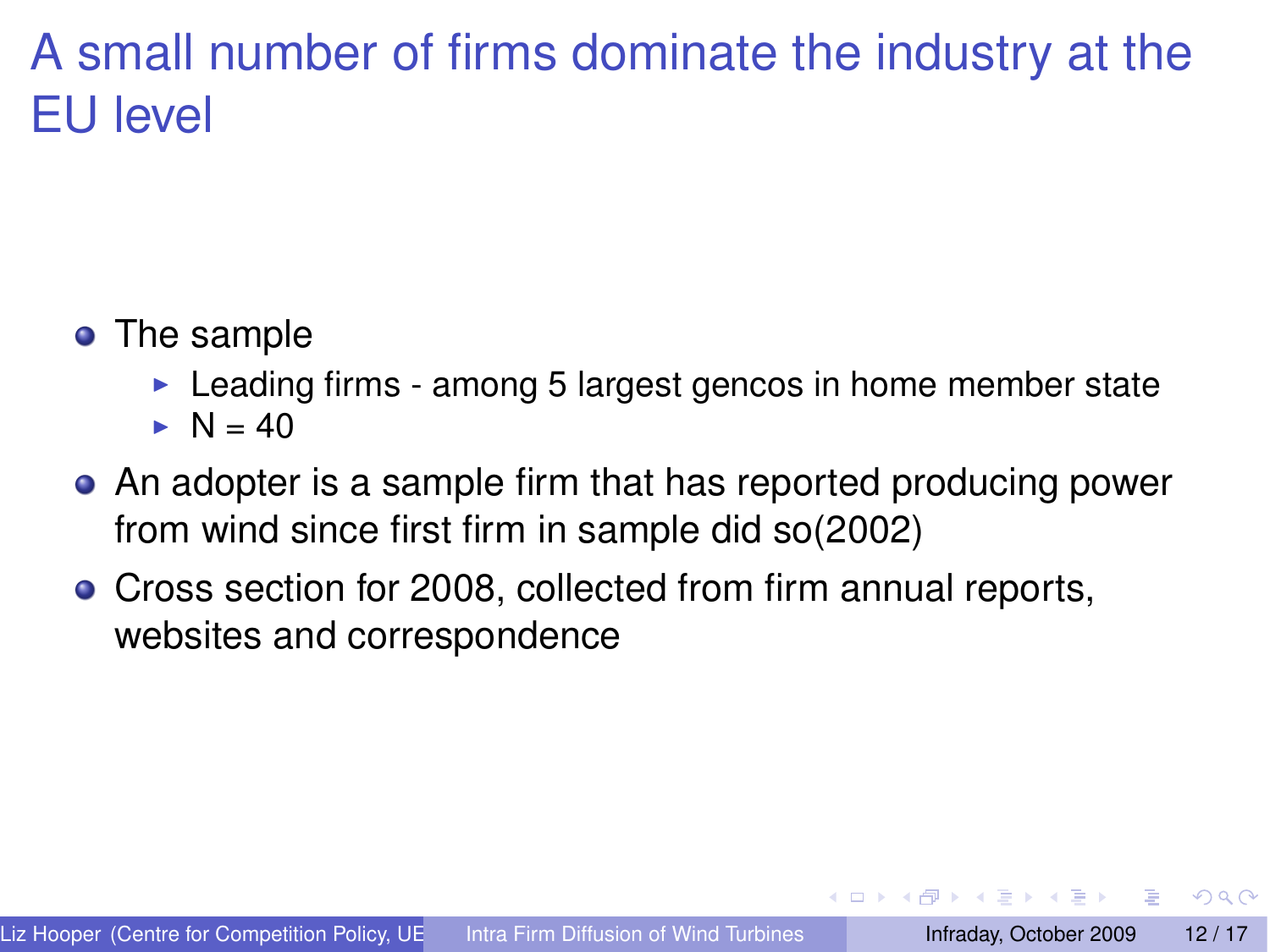#### Econometric specification

- Dependent variable *INTENSITY* proportion wind as % firm total capacity (low, basic, intense)
- Estimating equation

*INTENSITY* = *f*(*SIZE, CR*2*, MNAT, M*&*A, R*&*D, WAITYEARS*)

- **•** Econometric approach
	- $\triangleright$  Ordered probit (ordinal dependent variable)
	- $\triangleright$  General to specific variable selection based on literature, goodness of fit and AIC

<span id="page-12-0"></span> $\Omega$ 

化重压 化重压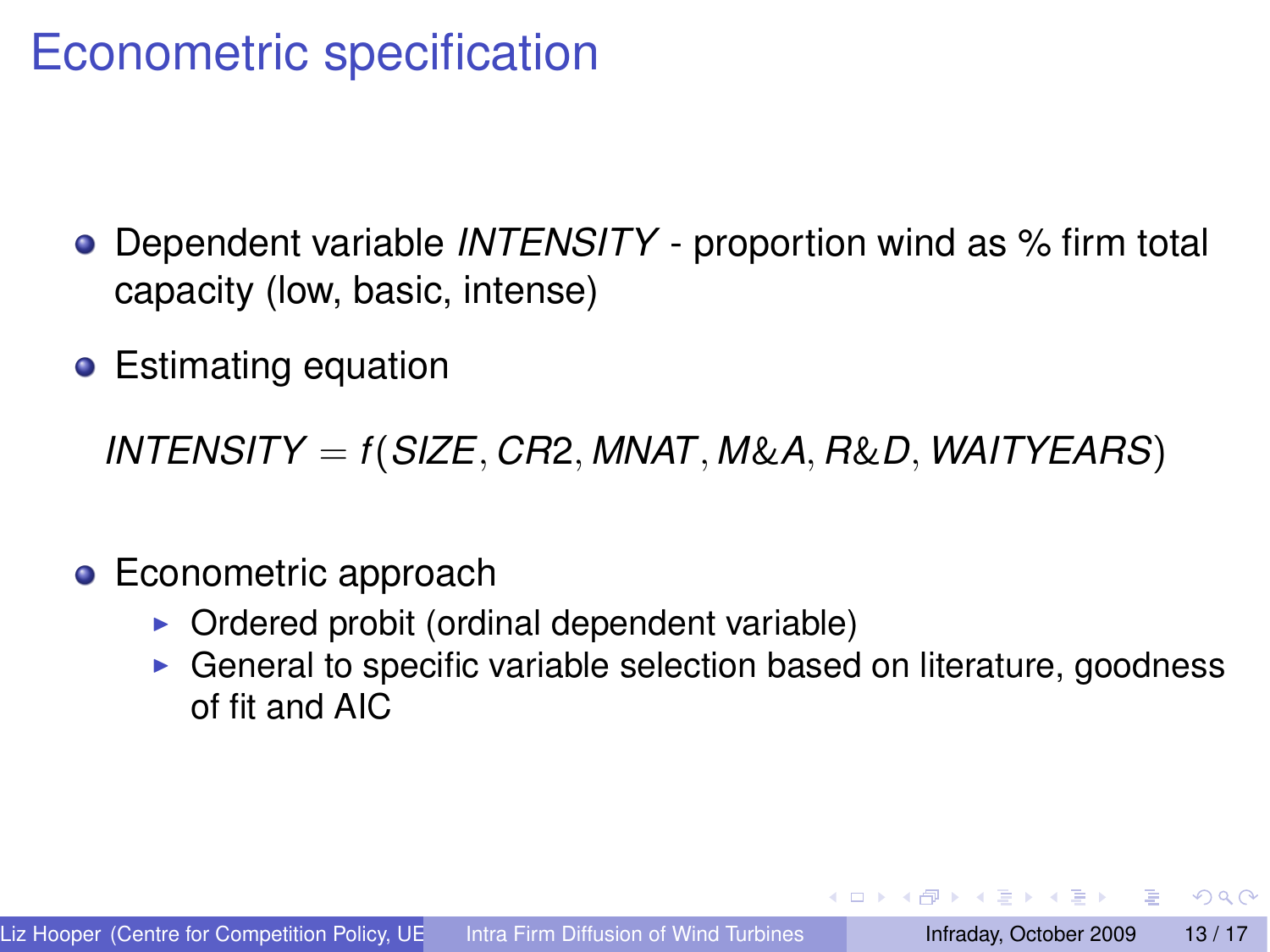|                    | (1)         | (2)         | (3)         |
|--------------------|-------------|-------------|-------------|
| SIZE (GW)          | $-0.516$    | $-0.432$    | $-0.346$    |
|                    | (0.445)     | (0.489)     | (0.496)     |
| CR <sub>2</sub>    | $-3.186$    | $-3.090$    | $-3.069$    |
|                    | $(0.015)^*$ | $(0.014)^*$ | $(0.015)^*$ |
| <b>MNAT</b>        | 1.748       | 1.815       | 1.840       |
|                    | $(0.037)^*$ | $(0.025)^*$ | $(0.023)^*$ |
| <b>WAITYEARS</b>   | $-0.0417$   | $-0.0398$   | $-0.0379$   |
|                    | (0.330)     | (0.347)     | (0.358)     |
| R&D                | 0.107       | 0.155       |             |
|                    | (0.873)     | (0.812)     |             |
| M&A                | 0.110       |             |             |
|                    | (0.739)     |             |             |
| pseudo $\bar{R}^2$ | 0.321       | 0.319       | 0.318       |
| <b>AIC</b>         | 50.22       | 48.33       | 46.39       |

<span id="page-13-0"></span> $2990$ 

メロトメ 御 メメ 君 メメ 君 メー 君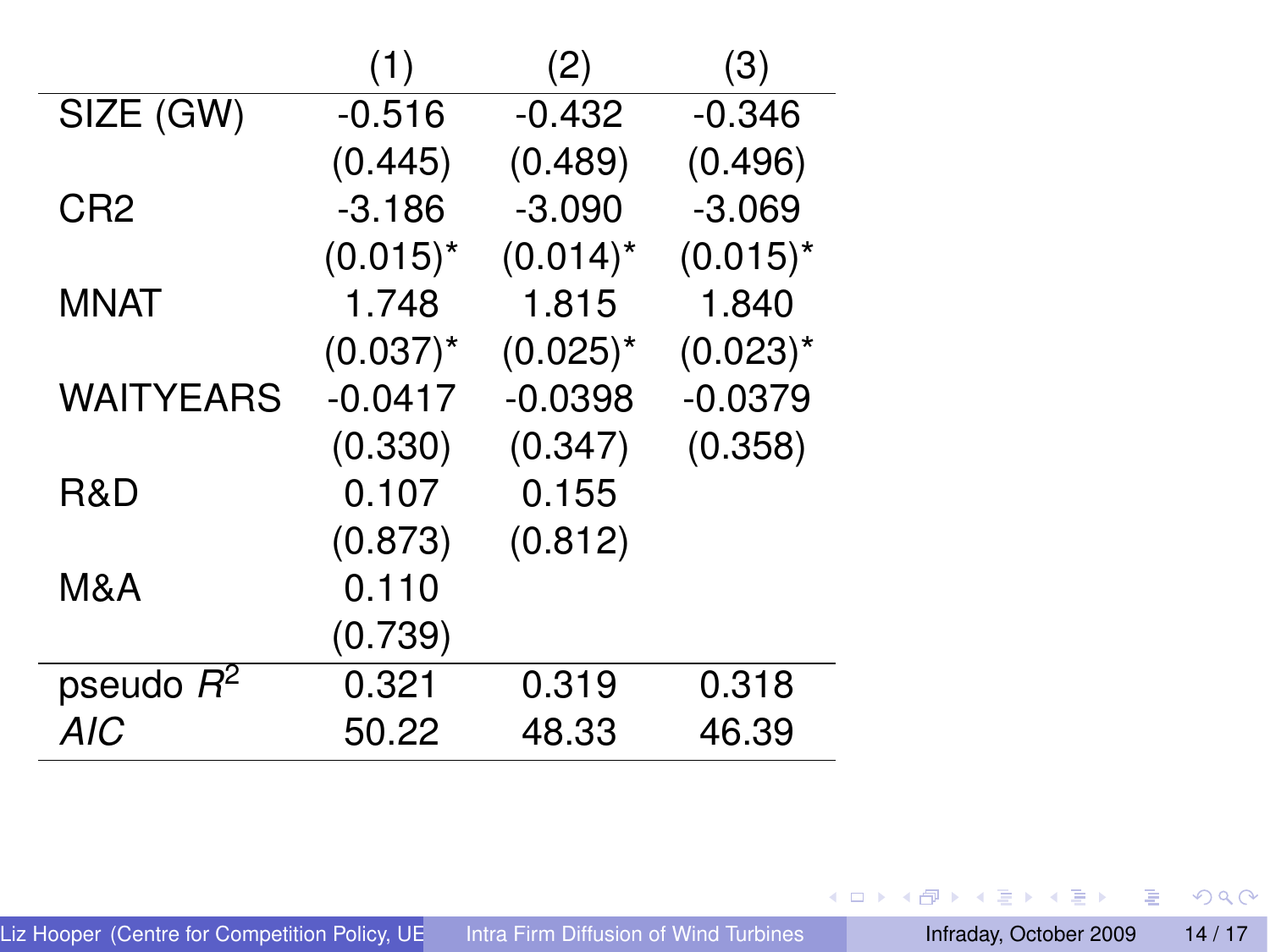## Size doesn't matter... but multinationality and competition do

Higher levels intra firm diffusion positively associated with

- **•** Firm multinationality
	- $\blacktriangleright$  An effective means of technology transfer to countries that may not adopt
	- ▶ Overcomes technical barriers to cross border trade
	- $\blacktriangleright$  Multinationality affords access to superior wind resource
- The absence of monopoly in home member state
	- $\triangleright$  Second (and third) entrant has most significant competitive impact on competition (Bresnahan & Reiss 1991)
	- $\triangleright$  Dynamic outcome of competition

 $\Omega$ 

イロト イ押ト イヨト イヨト ニヨ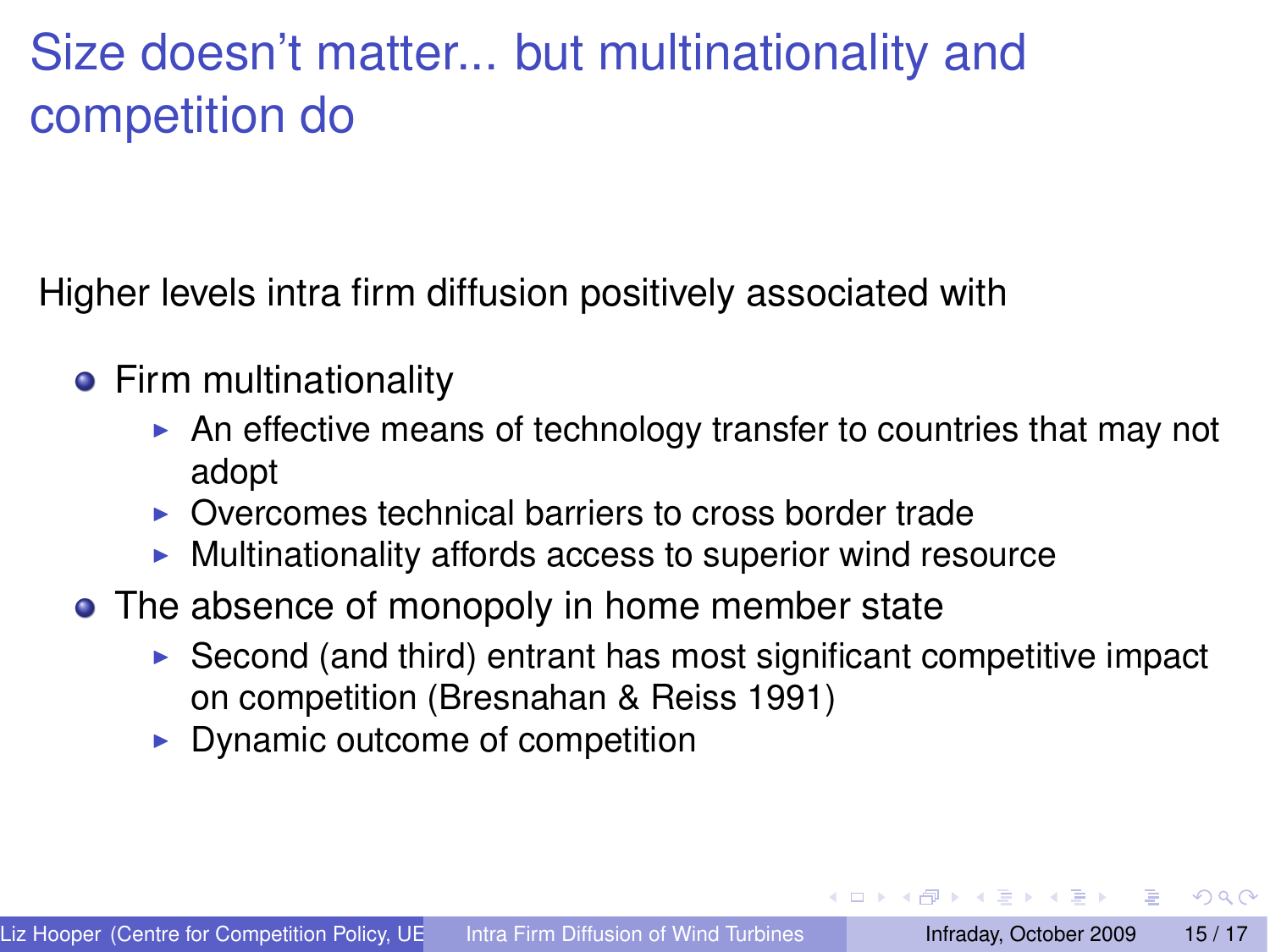## **Summary**

- Dynamic competition can be fostered by even low levels of competitive pressure. Firms that are not monopolists in their home country are likely to be intensive users.
- Multinational firms may be important in realising the wider benefits of the innovation process. Clean technologies typically do not flow across borders.
- Measures of overall diffusion can be misleading. We need to develop the modeling of intra firm diffusion if we are to understand more about how firms make those decisions and tailor energy and merger policy accordingly.

 $\Omega$ 

**STATES**